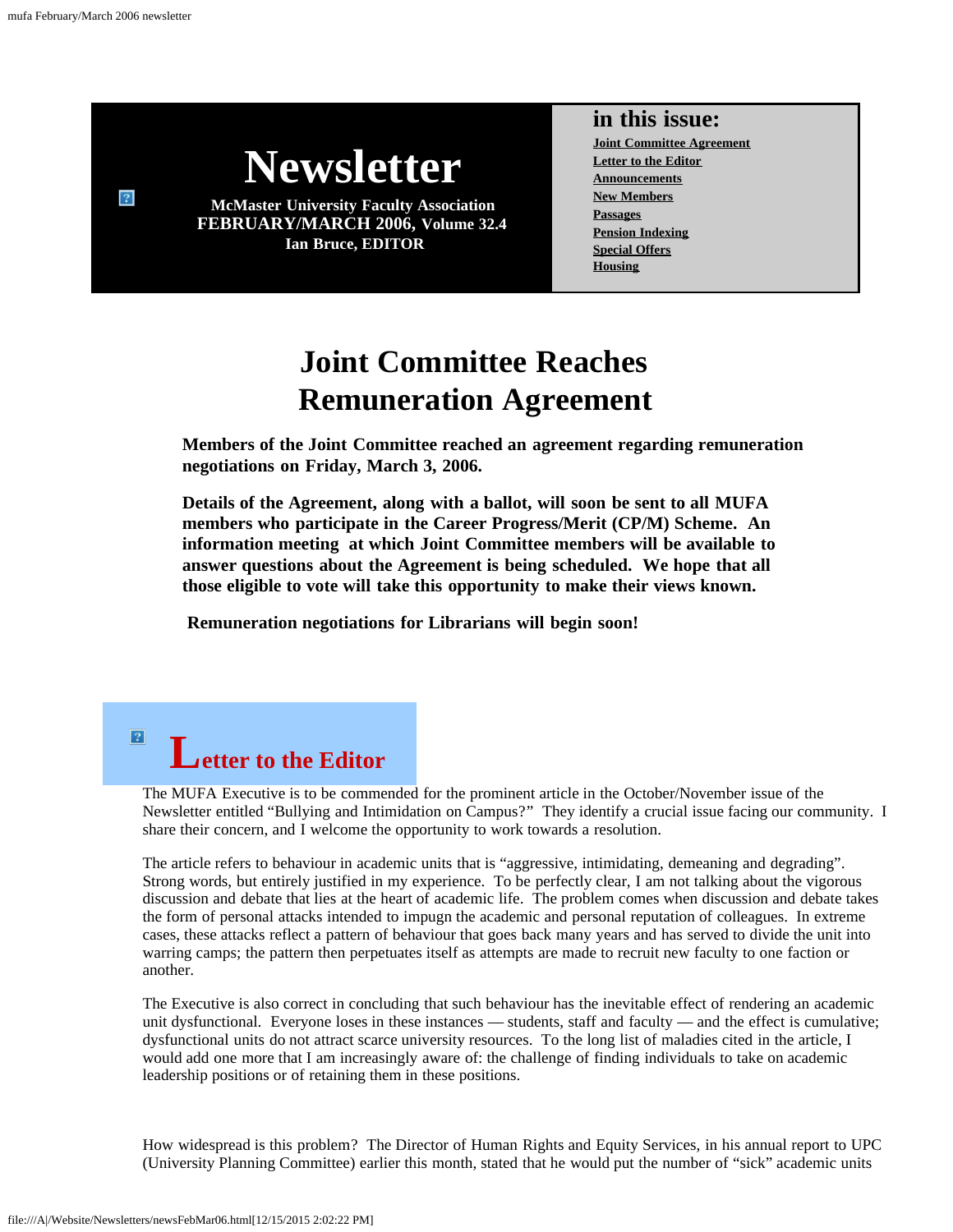of which he is aware at nine, spread across all Faculties. This is a startling statistic, with serious implications for both our teaching and research mission and the well-being of individuals in those units. What is to be done? The MUFA Executive wishes to initiate a conversation around what is appropriate and inappropriate behaviour among colleagues. This is a crucial first step, one that I and others in senior administration welcome and one in which we would be active and eager participants.

That conversation can in turn inform a review of the "Code of Conduct for Faculty". That document states that "Each faculty member is responsible for conducting himself or herself in a professional manner towards colleagues, students, staff and other members of the University community", and lists six specific guidelines. Perhaps we need to add another that requires members to behave with respect and due consideration of their colleagues. As is always the case, education is key.

<span id="page-1-0"></span>These measures are essential, but so too is a willingness to invoke the sanctions on inappropriate behaviour set out in the Code of Conduct. I will be pursuing this avenue in those few cases where the problem is severe and where all other attempts to find a remedy have failed.

> *Ken Norrie, Provost & VP Academic*



## **Senate & Board Approve Recommendations of Ad Hoc Committee**

**\_\_\_\_\_\_\_\_\_\_\_\_\_\_\_\_\_\_\_**

**\_\_\_\_\_\_\_\_\_\_\_\_\_\_\_\_\_\_\_\_\_\_\_\_**

**In December 2003, the Joint Committee appointed a sub-committee of six members, three appointed by the Administration (Prakash Abad, Susan Denburg and Peter Sutherland) and three by MUFA (Donald Goellnicht, Marilyn Parsons and Les Robb), to conduct a review of the issues relating to contractually limited appointments (CLAs). The Sub-Committee submitted an initial report which focussed on short-term CLAs and their recommendations were approved as a Supplementary Policy Statement (SPS) to the Tenure & Promotion document (available on our web site at http://www.mcmaster.ca/mufa/handbook/ CLAappoint.html).**

**The Sub-Committee then turned its attention to the issue of long-term contractually limited appointments and submitted its report on January 31, 2005 (available on our web site at http://www.mcmaster.ca/**

**mufa/handbook/ CLATeachingProf.html). With only minor changes, the recommendations were endorsed by the Joint Committee and approved by the Senate and Board.**

**In order to incorporate the recommendations into the Tenure and Promotion document, a drafting committee is now being struck with representation from Senate and MUFA.**

## **McMaster Family Practice**

**We have received notice that recent additions to staff have enabled the McMaster Family Practice to increase its capacity to receive new patients from the surrounding community. They are, however, restricting this offer to those persons who are currently without a family physician.**

**If you are interested in following up on this offer, you should identify yourself as a McMaster faculty member or librarian. The McMaster Family Practice is located on 690 Main Street West, Suite A, Hamilton (Telephone 905-521-5015/5016)**

### **MUFA Dues Waived for Months of February & March**

**MUFA members will once again notice a slightly larger paycheque in the months of February and March. At its regular meeting on January 13, 2006, the MUFA Executive**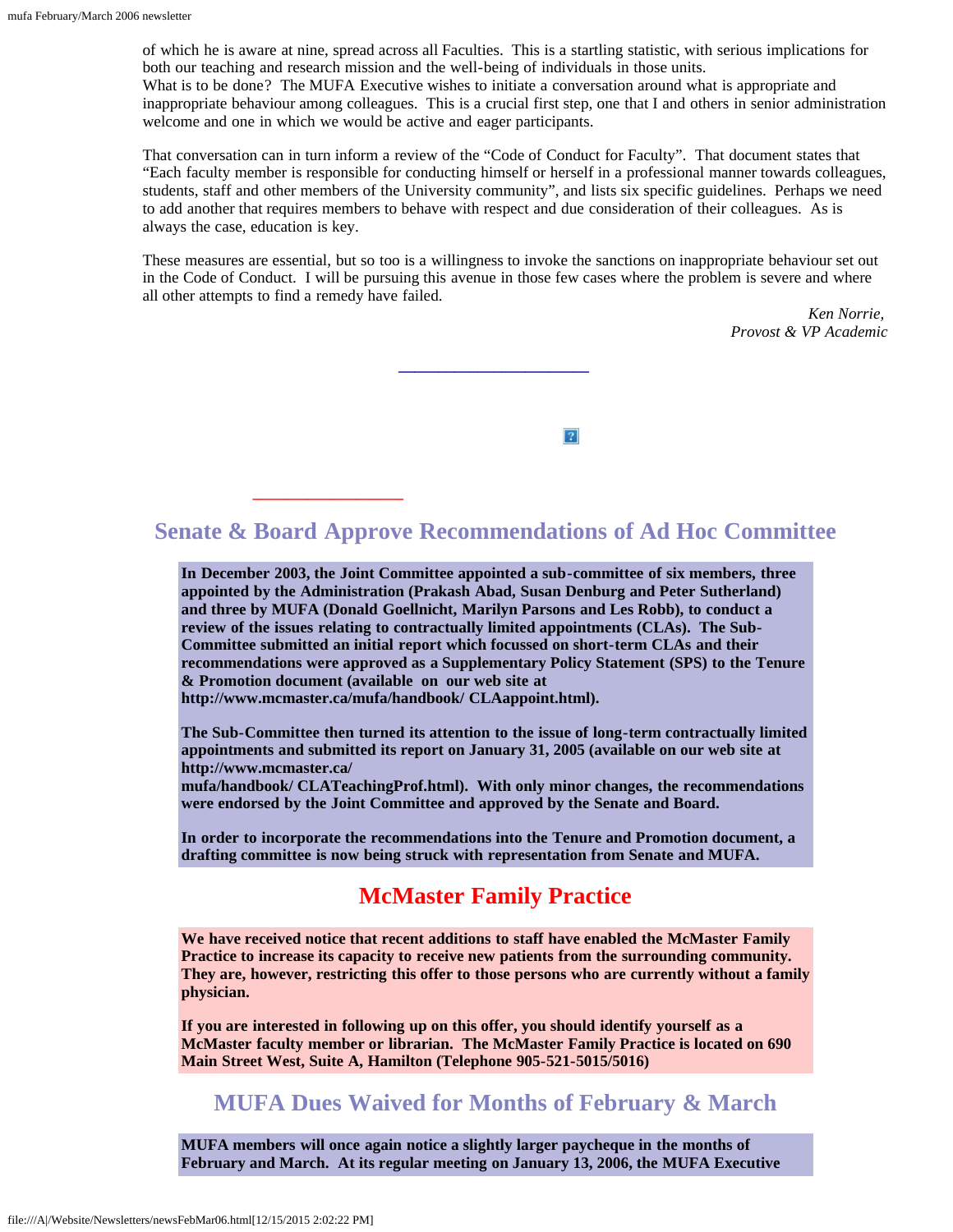**voted unanimously to reduce the mill rate from 5.0 to 0 for the months of February and March. A surplus of income over expenditures for this fiscal year is projected in the Nine-Month Budget Review 2005/06. In addition, MUFA reserves continue to be in a health state.**

**Don't Forget, when you are preparing your tax returns, MUFA dues are tax deductible.**

### **CAUT Issues Another Travel Advisory**

**In June 2005, CAUT issued a travel advisory regarding a traveller's rights when at an American border — whether a land border or at a pre-clearance area in a Canadian airport. That advisory is available on their website at:**

 **[http://www.caut.ca/en/publications/traveladvisory/traveladvisory\\_ustravel.pdf](http://www.caut.ca/en/publications/traveladvisory/traveladvisory_ustravel.pdf)**

**CAUT has now prepared a second travel advisory which details US policies and requirements for those seeking entrance to attend a conference in the United States. It is posted on their website at:**

<span id="page-2-0"></span>**[http://www.caut.ca/en/publications/traveladvisory/traveladvisory\\_conferences.pdf](http://www.caut.ca/en/publications/traveladvisory/traveladvisory_conferences.pdf)**

### $|2|$

## **New Members**

<span id="page-2-1"></span>**Lori Burrows Saeid Habibi David Potter Tulay Koru-Sengul**

**Biochemistry & Biomed Sci Mechanical Engineering Chemical Engineering CE & B**

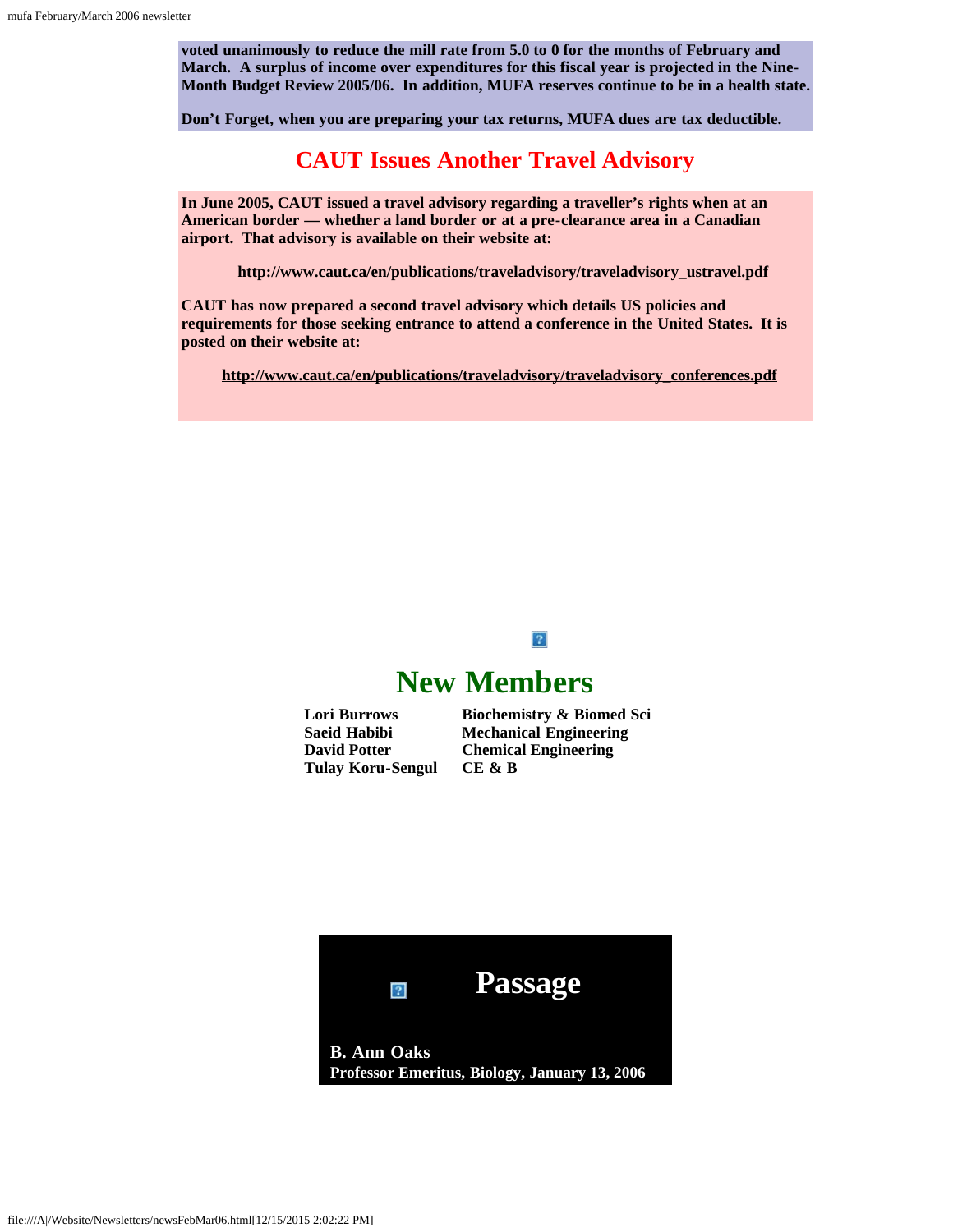## **Pension Indexing**

#### **An issue you will take more seriously when you retire**

 $\left| \cdot \right\rangle$ 

**by**

### **Les Robb**

<span id="page-3-0"></span>I recently wrote an article for the Retirees newsletter about the pension increases that retirees received this January (reprinted below). Briefly, inflation increased the cost of living by about 2% over the year, yet pensions rose only by about a tenth of that amount (0.19%). This failure of pensions to keep up with the cost of living is a relatively new pattern. Over the last five years (ending with January 1, 2006) pensions have eroded by about 8.5%, though for the fifteen years before that (ending in 2001), the erosion was less than  $\frac{3}{4}$ of  $1\%$  $1\%$ .<sup>1</sup> In the 1990s when stock markets were booming and asset returns in our pension plan were large enough so that full indexing was most often possible, we probably did not attach enough priority to this issue. We did discuss the matter in the late 1990s when we started to discuss the pension surplus distribution but the direction we ultimately took, the cash distribution, made it impossible to deal with the indexing issue at that time. Although it looks like we will do better on indexing in the next few years, given the backwardlooking nature of the formula and the recent few years of good returns, it is perhaps time to begin to try to improve the indexing for future retirees (though those of us already retired would welcome inclusion in any such deal). Here then is the article.

## **What happened to my January pension increase?**

You should have recently received a letter from Retirement Support Services (signed by Jeff Chuchman) letting you know that the pension increase for 2006 will be a tiny 0.19%. This note is intended to help you understand how the increase turned out to be so small when the pension plan's investment return for the past year (July 1 2004 to June 30 2005) has been 10%.

In an article in MURA News a year ago, I explained how the formula worked and provided a table showing how the calculation was done. I am not going to give the same degree of detail in this article as last year, but interested readers can read last year's article on the MURA web site:

#### **[http://mse.mcmaster.ca/MURA/pages/MURA\\_activities/MURAnewsJan05.pdf](http://mse.mcmaster.ca/MURA/pages/MURA_activities/MURAnewsJan05.pdf)**

The pension increase calculation is based on the difference between the 5 year average rate of return and 4.5%. The calculation for the 2006 increase is as follows:

| Calculation of Five Year Average (for 01/01/06 increase)                                | $\%$   |
|-----------------------------------------------------------------------------------------|--------|
| $ 2005 \text{ Rate of Return (ending June 30, 2005)} $                                  | 10.00  |
| 2004 Rate of Return (ending June 30, 2004)                                              | 14.84  |
| 2003 Rate of Return                                                                     | (2.57) |
| $ 2002 \text{ Rate of Return for } 6 \text{ months (Jan } 1/02 \text{ to June } 30/02)$ | (2.81) |
| 2001 Rate of Return (ending December 31, 2001)                                          | 1.14   |
| 2000 Rate of Return for 6 months (July 1/00 to December 31/00)                          | 2.84   |
| <b>Total Return for Last Five Years</b>                                                 | 23.44  |
| Five Year Annual Average Return (Total Return $/ 5$ ) =                                 | 4.69   |
| (A) Rate of Return in Excess of 4.5% $(4.69\% - 4.5\%)$ =                               | 0.19   |
| (B) Average Consumer Price Index to June 30, 2004 $=$                                   | 2.08   |
| Increase to Pensions (the lesser of A and B)                                            | 0.19%  |

As I explained last January, the calculation includes two half year periods because of a change in the reporting period in 2002 (from January to July). If you are comparing the above numbers to those I provided last year, you'll find that the return reported for the last 6 months of 2000 is less than last year's report (2.84 instead of 3.56). The number in last year's report was an estimate; 2.84 is the final number provided by the Auditors just recently.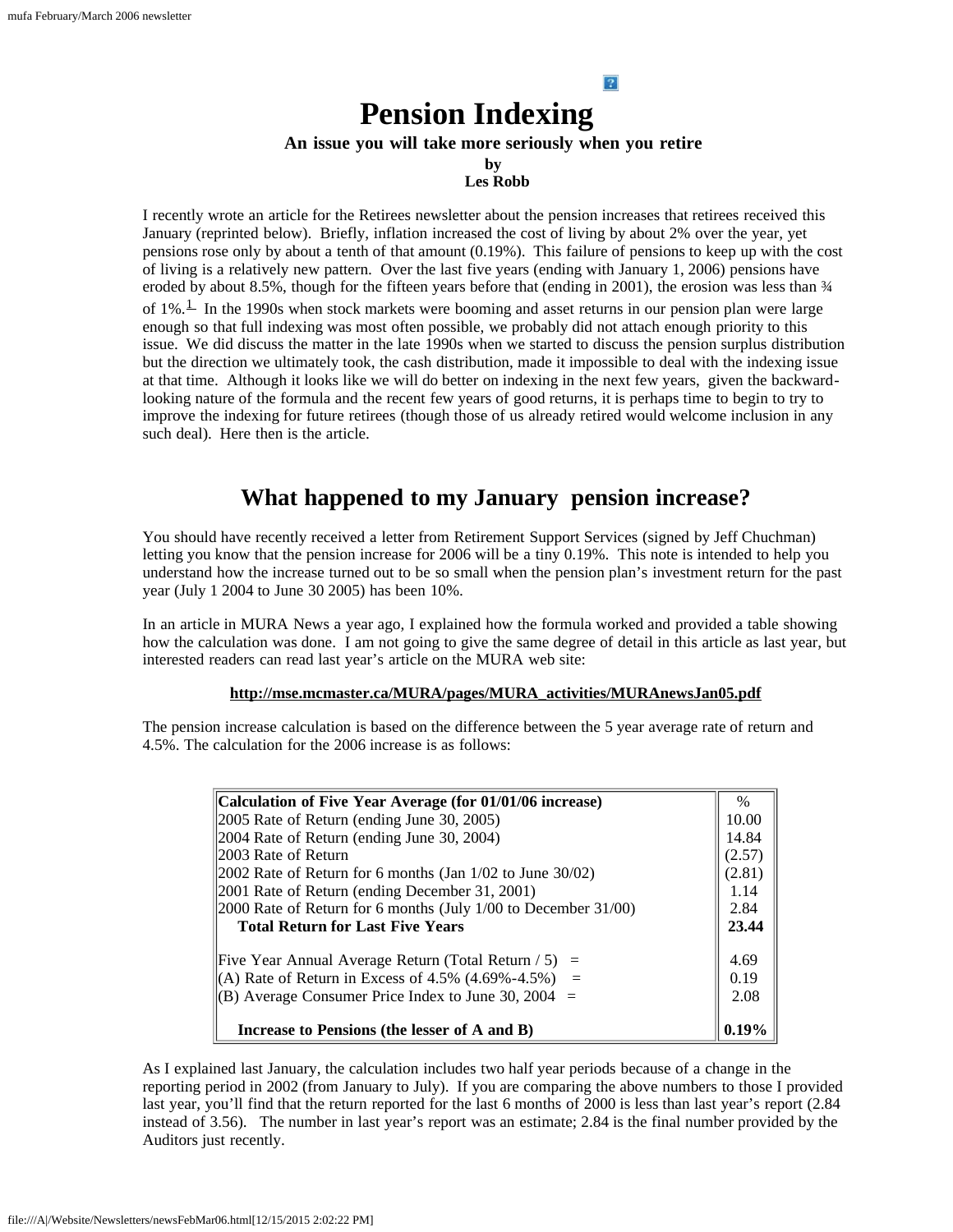With everything taken into account the 5 year average comes out at only 4.69%, barely above the 4.5% which must be earned before indexing begins.

#### **Looking Ahead: What about next year?**

It might be wiser of me to not write about this since I made an assumption that was not very helpful a year ago. Yet I will try again, as I know I have some readers that are very interested in this issue.

Next year the calculation will eliminate the 6 months in 2000 and the first 6 months of 2001 and will add the 2006 rate of return (July 1, 2005 to June 30, 2006). Again I must make an estimate for the last 6 months of 2001, but I think it unwise to just assume half of the 1.14% will be the final number. Rates were falling during this period and, in fact, rates go negative the next year. A more realistic assumption is that the earnings in the last 6 months of 2001 are lower than half the annual return, so I am going to assume a zero return (recognizing that this might still be optimistic). Making this assumption, the 4 year return (before adding in a guess about 2005-2006) would be **19.46%**  $[10 + 14.84 + (-2.57) + (-2.81) + 0]$ .

The 5 year total needs to be 22.5% (4.5% X 5) before any indexing is earned so all that is needed for indexing to be possible next year (if the assumption above is correct) is that the pension fund earns more than 3.04% in 2006.

The markets have been doing very well over the past year and, as the markets go, so goes our pension fund. So the prognosis for a return above 3.04% and some indexing is good. Each additional 5 percentage points of return to our fund (over the 3.04% mentioned) allows for another percentage point of indexing. For example, an 8.04% return would allow for 1% indexing.

We are finally getting over the historical period of low and negative returns that have prevented us from getting indexing. It is still a challenge for our fund to do better than 4.5% each year by the amount of inflation so that full indexing can become a reality. Keep tuned.

## **Everyone Wants Your Business!**

#### **[Hamilton Philharmonic Orchestra](file:///A|/Website/Newsletters/HPO.html)**

**[Towne Chevrolet](file:///A|/Website/Newsletters/GM-Honda.html)**

# **Housing**

\_\_\_\_\_\_\_\_\_\_\_\_

<span id="page-4-1"></span>House for Rent Large fully furnished house on Dalewood Crescent in Westdale. Three bedrooms plus large study/guest bedroom. Three bathrooms. Garage. Quiet street close to conservation area and a short walk to McMaster and local parks and schools. Available August 20, 2006 for up to a year (dates negotiable). Non-Smokers and no pets. \$1,400/month plus heat and utilities. Contact 905-525-9140, x 23024 or x 27245.

**House Sitter**Reliable professional available to maintain and secure your property. Able to provide record and security checks. One year minimum commitment. For more information, please call 905-777-4550.

**House for Rent** (July 2006 - June 2007 — flexible) This home is perfect for a couple or family. It is a five-minute walk from McMaster University and Hospital. Located on one of Westdale's most exclusive streets quiet and lined with large old oak trees. The backyard is a private, treed ravine lot with many mature trees. The

<span id="page-4-2"></span><span id="page-4-0"></span><sup>&</sup>lt;sup>1</sup>The pension plan bases increases in any January on the CPI increases in the 12 month period ending in July of the previous year. I have used this metric in the calculations I report here. However, one could argue a December to December increase would be more appropriate for an increase starting in January and the calculations would differ slightly. In either case it is fair to say that the five-year loss is about 8.5% and the previous fifteen-year loss is about  $\frac{3}{4}$  of 1%.